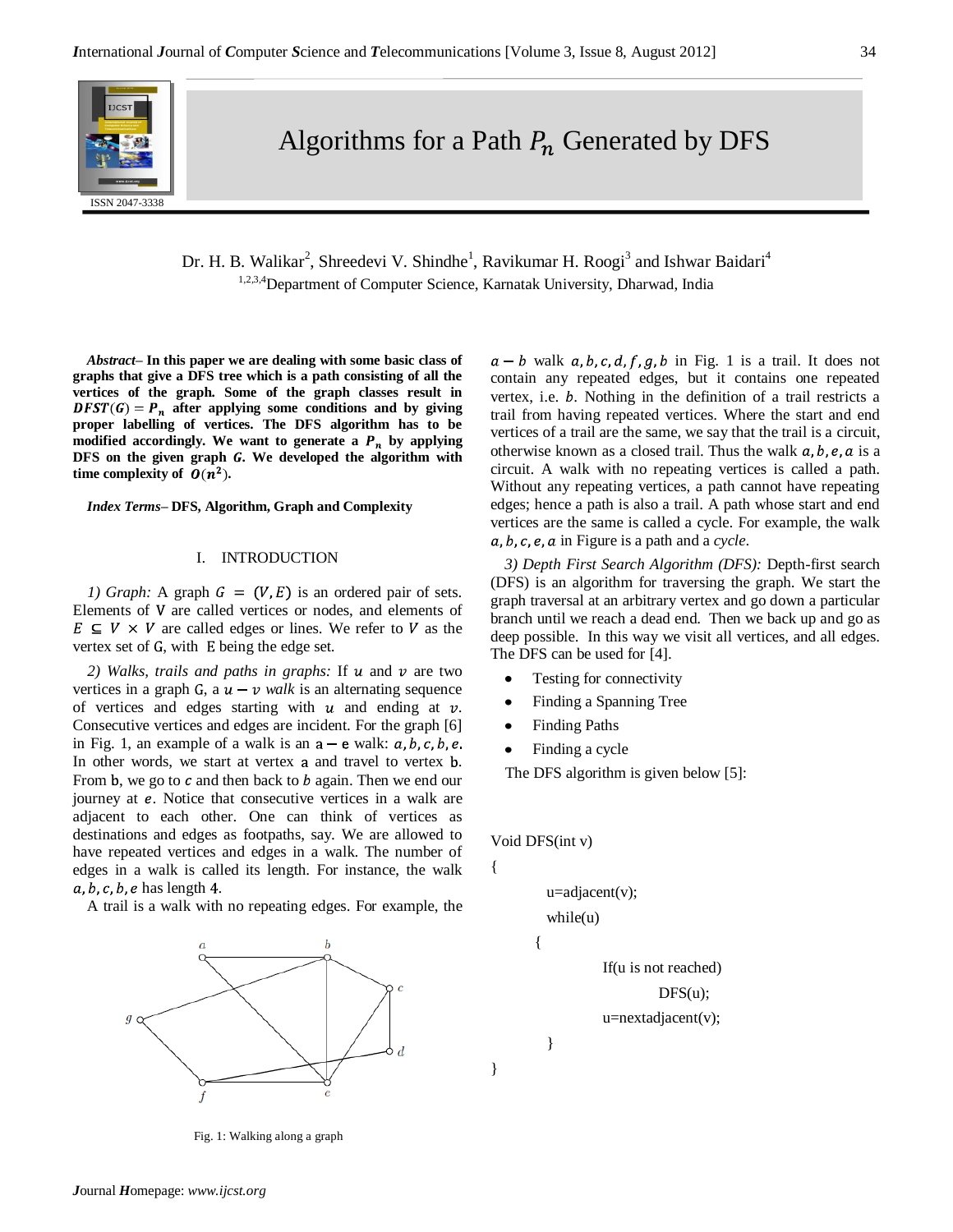

Fig. 2:  $DFST(G)$  with 1 as start vertex

On applying DFS (Depth First Search) on any graph  $G$ , it results is a tree  $T$ , called DFS Tree (DFST). This DFST can be any tree including a simple path. We get different trees with different labelling of vertices and selecting different start vertices. The resulting trees will be having different *diameters*.



Fig. 3: Windmill graphs

## II. PROPOSED WORK

Our aim is to find the class of graphs, which can result in *DFS* tree which is a path, called *dfs path,* after the application of DFS, i.e.  $DFST(G) = P_n$ . If such a dfs tree is a path then it will be having the highest diameter.

Some graphs will result in path by direct application of DFS where as some need modifications in the algorithm. The DFS algorithm starts with a start vertex. The start vertex which leads to a dfs path  $P_n$ , and is the end vertex of the path, then it is called *path generating vertex*. Not all graphs with result in  $DFST(G) = P_n$ . Some of the graphs will never give a dfs path  $P_n$ . Example: star graph, windmill graph  $W_x^y x \geq$  $3, y \geq 3$ . From Fig. 3 we can see that the first four graphs i.e.,

In this paper we are dealing with some basic class of graphs and their behaviour on applying DFS. Some of the graph classes result in  $DFST(G) = P_n$  after applying some conditions and by giving proper labelling of vertices and modifying the DFS algorithm accordingly. We want to generate a path  $P_n$  by applying DFS on the given graph  $G$ . This problem appears as finding the Hamiltonian Path of a graph. But it is not the exact case. We are interested in dfs tree which is a  $P_n$  rather than Hamiltonian paths or longest path between two vertices. To elaborate the concept let us consider the following example.

*Example:* For the graph given in Fig. 4(a), when we apply





DFS with vertex  $v_1$  as the start vertex then we get the path  $v_1$ ,  $v_4$ ,  $v_2$ ,  $v_3$ . In this case the start vertex is one of the end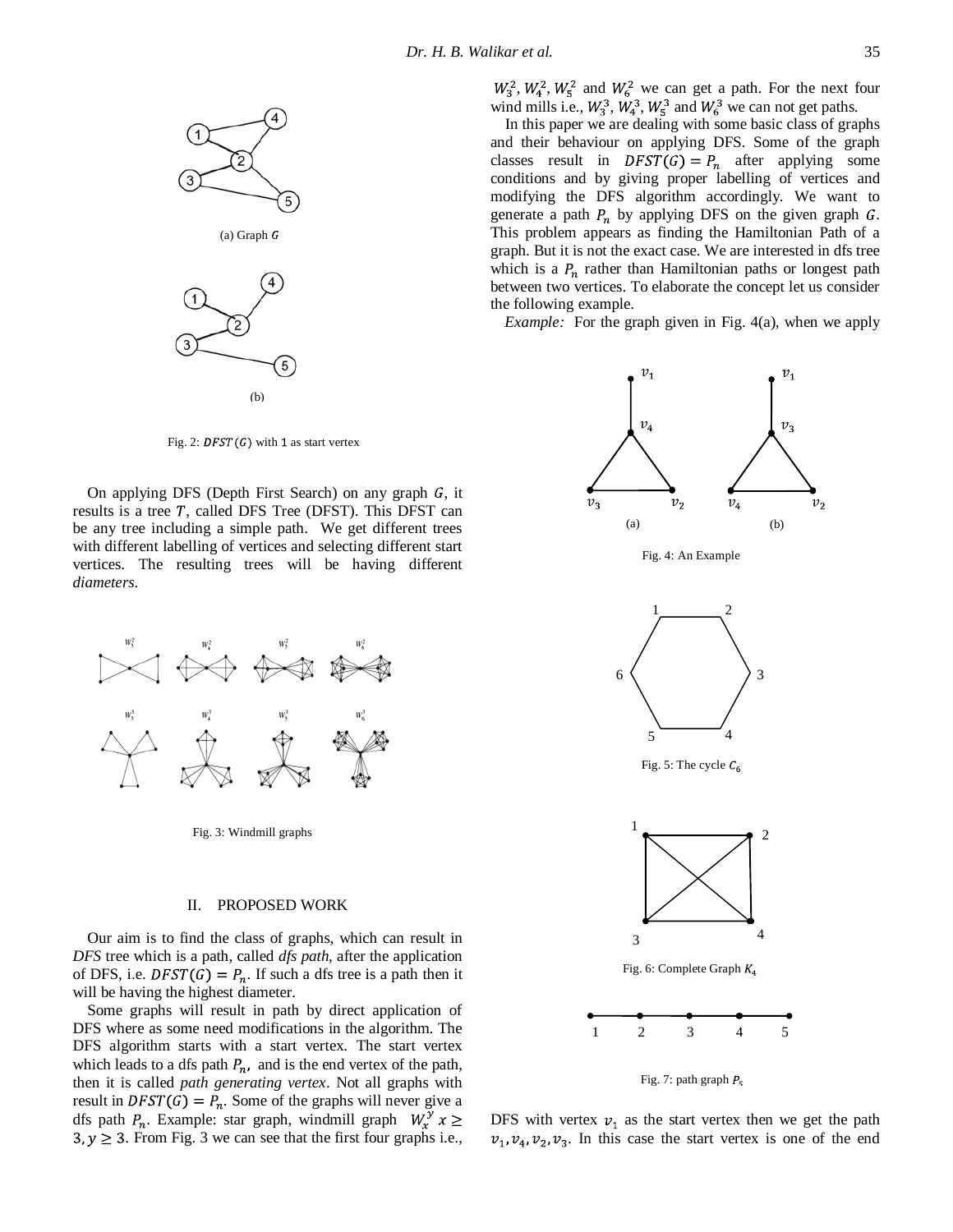

Fig. 8 : Tetrahedral Graph



Fig. 9: Petersen Graph

vertex of the resultant dfs path. If we consider  $v<sub>4</sub>$  as the start vertex then the path obtained will be  $v_1$ ,  $v_4$ ,  $v_2$ ,  $v_3$ . Here even though  $v_4$  is the start vertex its not the end vertex of the resultant path, but still we got a path starting with vertex  $v_4$ . If we consider  $v_2$  as tart vertex the dfs path obtained will be  $v_2, v_3, v_4, v_1$ . Now let us change the labelling of the same graph as in Fig. 4(b), and start with vertex  $v_2$ . Here the order of visiting vertices will be  $v_2$ ,  $v_3$ ,  $v_1$ ,  $v_4$  but it's not a path, hence  $v_2$  is not a path generating vertex in this instance. This example clearly shows that different labelling of vertices has different effects on the resulting dfs tree.

## III. GRAPH CLASSES THAT GIVE DFS PATH  $P_n$  BY APPLYING DFS WITHOUT ANY LABELLING OR **CONDITIONS**

*1) Cycles:* When *G* is a cycle  $(C_n)$ , then applying the DFS simply gives a  $P_n$ . Of course the cycles result in  $P_n$  just by removing an edge also. But here we are studying with respect to DFS. In cycles every vertex is a path generating vertex. Example is shown in Fig. 5. When we apply DFS on this cycle with 2 as start vertex then we get the path  $2,1,6,5,4,3$ .

*2) Complete Graphs:* By applying DFS on any complete graph we get a path  $P_n$ , denoted  $DFST(K_n) = P_n$ . For example refer Fig. 6. We can take any vertex as start vertex. Every vertex leads to a path  $P_n$ . As in cycles for compete graph also every vertex is a path generating vertex. From Fig. 6 we note that after applying DFS with 4 as start vertex the path generated is  $4,1,2,3$ .

*3) Paths:* By applying DFS on any path graph  $P_n$  we get a dfs path  $P_n$  itself as result. It is denoted  $DFST(P_n) = P_n$ . For example refer Fig. 7. We can take any vertex as start vertex. Every vertex leads to a path  $P_n$  and hence every vertex is a path generating vertex.

*4) Tetrahedral Graph:* The Tetrahedral Graph is one of the platonic solids. On applying DFS algorithm the Tetrahedral Graph results into a dfs path  $P_n$ . Here also every vertex is path generating vertex. It can be seen in Fig. 8.

## IV. GRAPH CLASSES THAT YIELD DFS PATH  $P_n$  BY PROPER LABELLING

*1) Petersen Graph:* In this section we will study about how the labels can be provide for the vertices of the graph so that the vertices are visited in a specific order. For some class of the graphs we can obtain  $DFST(G) = P_n$  by labelling vertices and modifying the DFS algorithm accordingly.

For example let us consider Petersen graph. Let us label the vertices in two ways as *outer* and *inner* vertices. We have to maintain an integer array to specify the outer vertices and inner vertices. From figure we observe that the vertices  $1,2,3,4,5$  are outer vertices and remaining are inner vertices. Let our array name be *int outer*  $[]=\{1,1,1,1,1,0,0,0,0,0\}.$ The outer vertices are marked as 1 and inner vertices as 0. The labelling of vertices is shown in square brackets.

With this labelling we can modify DFS algorithm to get dfs path. Method is very simple after labelling. We just have to start with a vertex, if the start vertex is labelled as outer i.e., $1$ , then first visit all outer vertices, then visit all the inner vertices by following the adjacency, and vice versa. For instance in this Petersen graph, we can select the vertex  $5$  as the start vertex. Then visit all vertices which are outer, then the sequence will be  $5,1,2,3,4$ . After vertex 4 there are no more outer vertices to visit. Therefore visit the first inner vertex i.e., 9 and continuously visit all inner vertices to get the path 5,1,2,3,4,9,7,10,8,6.

This method is expressed in the form of algorithm as follows.

#### ALGORITHM 1:

- 1. For all the vertices of the graph label them as *inner* and *outer* vertices.
- 2. Let any vertex be a start vertex.
- 3. If the start vertex is inner then visit all the inner vertices first. Later visit all the outer vertices and vice versa, by modifying the DFS algorithm.
- 4. Store the path in an array.

*2) Generalised Petersen Graphs:* Now let us consider Generalised Petersen Graphs  $G(n, k)$ . In case of Generalised Petersen Graphs the previous method works well if  $n$  is odd. The labelling method remains the same. If  $n$  is even the inside vertices will form two cycles and this has to be dealt in different way.

The following example shows the difference of  $n$  being even and odd. Let us consider  $G(6, 2)$ . Here if the start vertex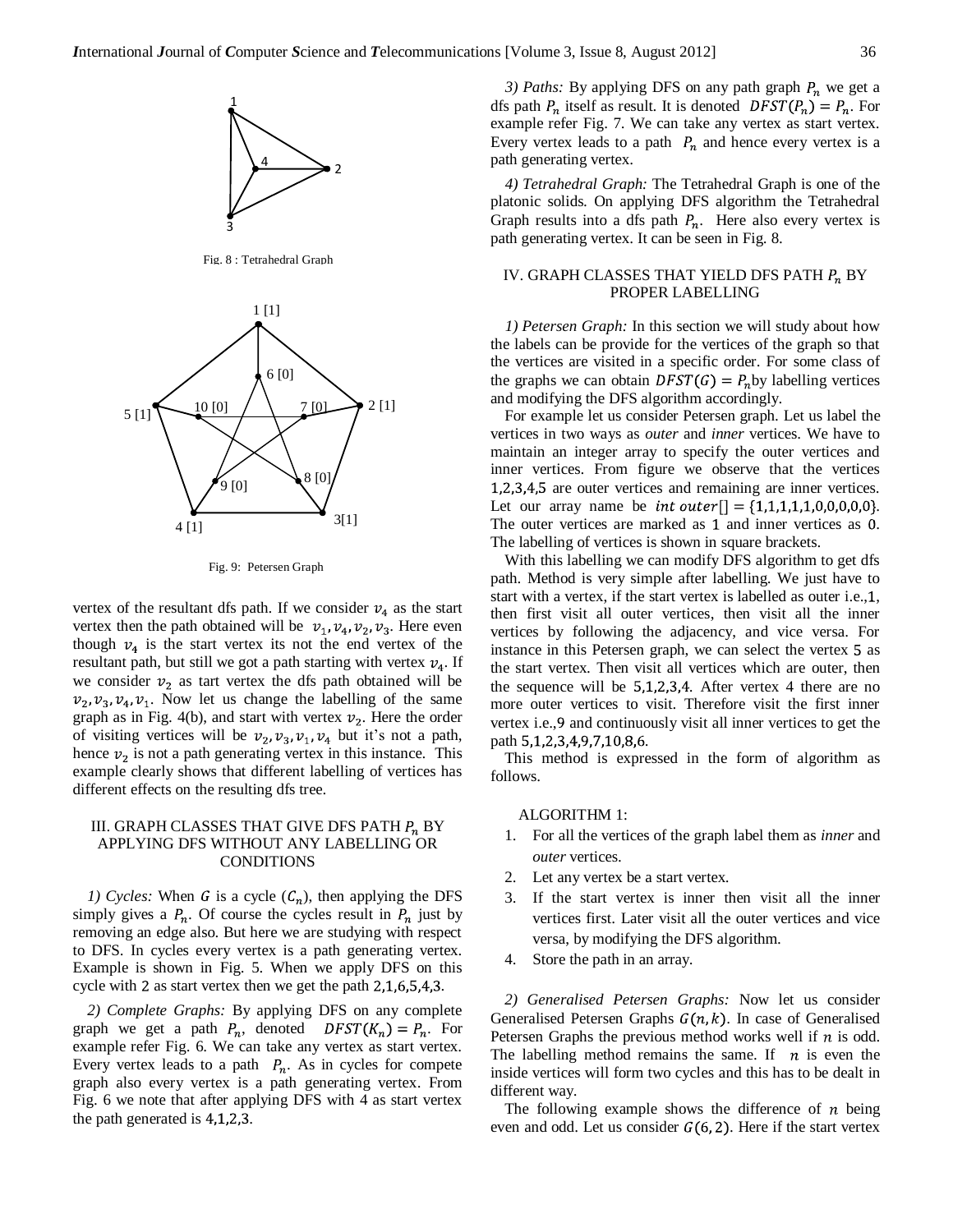

Fig. 10:  $G(6,2)$  and  $G(7,2)$ 

is an inner vertex then the inner vertices are visited first, but not the all inner vertices can be visited. Then all the outer vertices visited and then the remaining inner vertices. Since we are using recursive DFS it can be traced easily. On the other hand if the start vertex is the outer vertex then all the outer vertices are visited first then some of the inner vertices and lastly by visiting back the start vertex other inner vertices are visited. Form the graph  $G(6,2)$  we see that if the vertex 1 is taken as start vertex then the order of visiting vertices is  $1,2,3,4,5,6,7,9,11$ . No other inner vertex is adjacent to 11 so the control goes back to vertex 1 as  $11, 9, 7, 6, 5, 4, 3, 2, 1$ . Now from 1, the next vertex visited are  $1,8,10,12$ . Now all the vertices are visited and the path obtained is  $12,10,8,1,2,3,4,5,6,7,9,11$ . It can be observed that the start vertex is not the end vertex of the path as in case if  $n$  was odd. We see that if the start vertex is an inner vertex then it becomes the end vertex and hence the path generating vertex too.

Consider the graph  $G(7,2)$ , here we can start with any start vertex say 1. Then visiting all outer vertices and later the inner vertices we get the path 1,2,3,4,5,6,7,8,9,10,11,12,13,14. We see that the start vertex is the end vertex of the path obtained; hence it's a path generating vertex.

The algorithm combining for both odd and even vertices is given as follows. The algorithm takes  $O(n^2)$  time if adjacency matrix is used.

The steps are given as follows:

- 1. a. If the vertex  $\nu$  is an outer vertex, find the outer vertex  $u$  adjacent to  $v$ .
	- b. Increment the path length.
	- c. Call DFS recursively by passing  $u$  as the parameter, as long as  $u$  is not 0.
- 2. a. If the vertex  $\nu$  is an inner vertex, find the inner vertex  $u$  adjacent to  $v$ .
	- b. Increment the path length.
	- c. Call DFS recursively by passing  $u$  as the parameter, as long as  $u$  is not 0.
- 3. Repeat the steps 1 or 2 till path equals  $n 1$ .

The algorithm is given as follows:

### ALGORITHM 2:

 $\frac{1}{\sqrt{2}}$  o[]: array for labelling vertices as inner and  $\frac{1}{\sqrt{2}}$  //outer // vertices. If a vertex v is outer vertex the  $\sqrt{\log |y|} = 1$  else  $\sqrt{\frac{y}{\log |y|}}$  $o[v]=0.$ 

// outadjacent(v): finds the outer vertex adjacent //to v. // inadjacent(v): finds the inner vertex adjacent //to v.

void DFS( int v )

```
{
     if(o[v == 1) {
           u=outadjacent(v);
          if(u!=0)\left\{\begin{array}{ccc} \end{array}\right\} path++;
               DFS(u); }
           else
           {
               u=inadjacent(v);
               if(u!=0 && path<n-1)
\left\{ \begin{array}{c} \end{array} \right. path++;
                     DFS(u); }
           }
 }
else
{
     if(o[v]=0)\left\{\begin{array}{ccc} \end{array}\right\}u=inadjacent(v);
               if(u!=0)\left\{ \begin{array}{c} \end{array} \right. path++;
                      DFS(u);
                }
                else
\left\{ \begin{array}{c} \end{array} \right. u=outadjacent(v);
```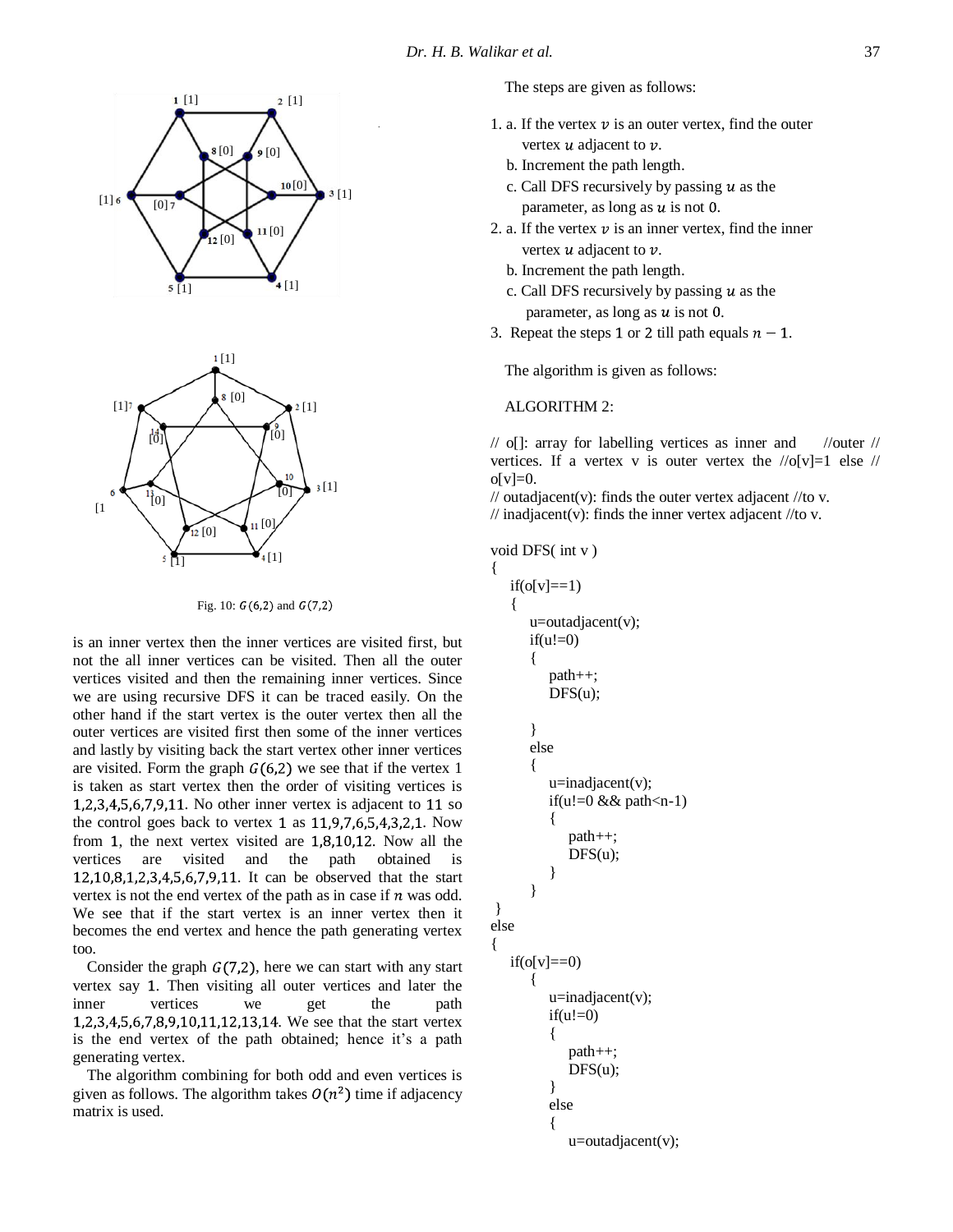









Fig. 11: The platonic graphs

}

}

}

*3) Platonic Solids:* The five platonic solids are tetrahedral graph, cubical graph, octahedral graph, dodecahedral graph and icosahedral graph. Among these, the tetrahedral graph gives a path by simple DFS as seen in Fig. 8. Cubical graph and octahedral graph give a path by using the algorithm given for Petersen graph. The next two platonic solids i.e., dodecahedral graph and icosahedral graph can not give a path by using algorithm 1 or algorithm 2. We have to modify algorithm 2 as given in algorithm 3. The complexity remains the same.

The modified code is marked grey.

# ALGORITHM 3:

 $//$  o[]: array for labelling vertices as inner and  $//$  outer  $//$ vertices. If a vertex v is outer vertex the  $/|\sigma|$  | else  $/|\sigma|$  $o[v]=0.$ 

// outadjacent(v): finds the outer vertex adjacent //to v.  $\frac{1}{10}$  inadjacent(v): finds the inner vertex adjacent  $\frac{1}{10}$  v.

$$
void DFS(int v)
$$

{

$$
if(o[v] == 1) {\n u=outadjacent(v);\n if(u != 0 && path < n-1)\n } \n path++; \n DFS(u);\n if(v == source && path > 0 && path < n-1)\n } \n u=inadjacent(v); \n DFS(u);\n bFS(u);\n } else\n {\n u=inadjacent(v);\n if(u != 0 && path < n-1)\n } \n path++; \n DFS(u);\n } else\n {\n if(o[v] == 0)\n {\n u=inadjacent(v);\n if(u != 0 && path < n-1)\n } \n path++;
$$

 $DFS(u);$